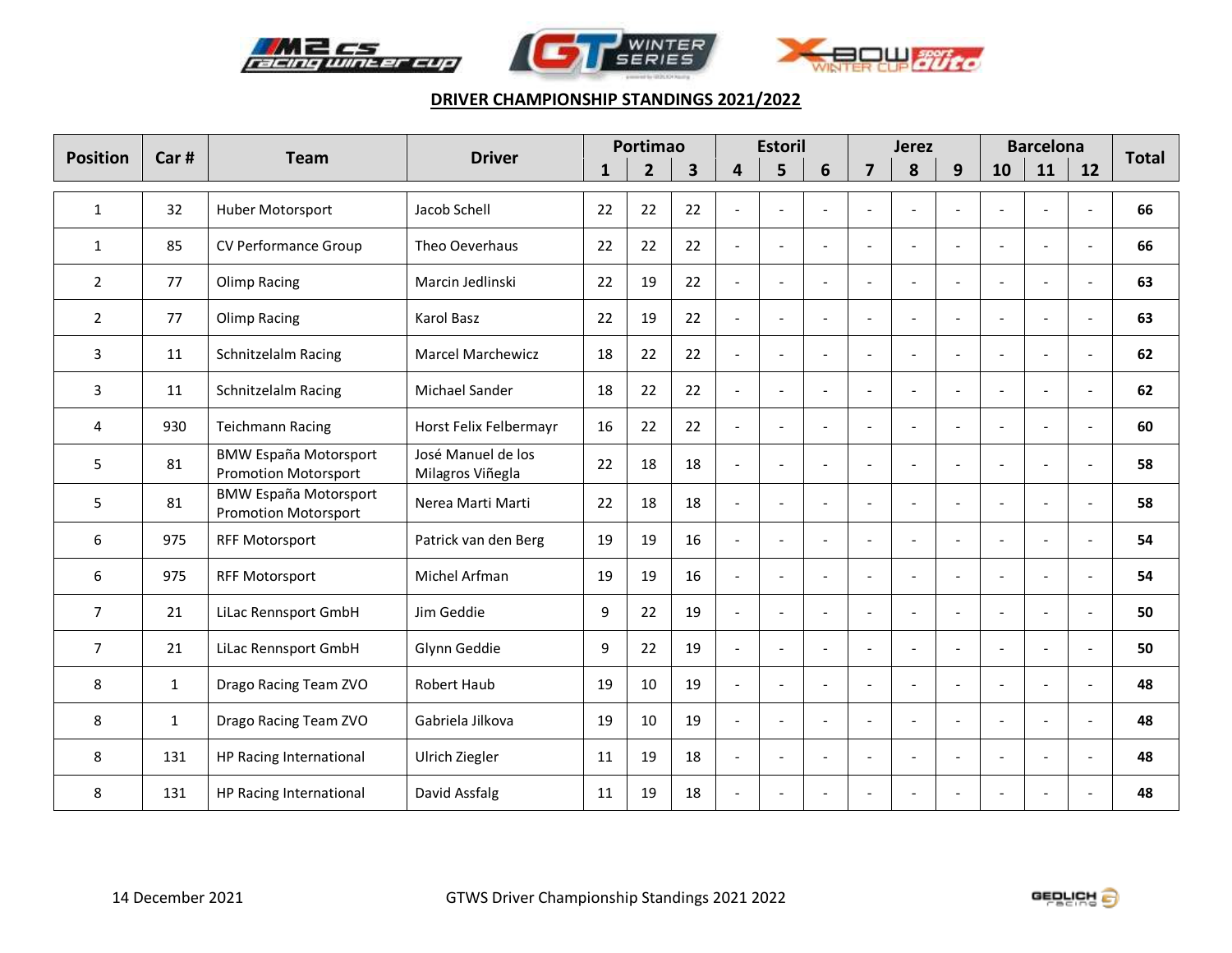





| <b>Position</b> | Car# | <b>Team</b>                | <b>Driver</b>         | Portimao     |                |                         | <b>Estoril</b>           |                |                          | <b>Jerez</b>             |                          |                          | <b>Barcelona</b>         | <b>Total</b>             |                          |    |
|-----------------|------|----------------------------|-----------------------|--------------|----------------|-------------------------|--------------------------|----------------|--------------------------|--------------------------|--------------------------|--------------------------|--------------------------|--------------------------|--------------------------|----|
|                 |      |                            |                       | $\mathbf{1}$ | $\overline{2}$ | $\overline{\mathbf{3}}$ | 4                        | 5              | 6                        | $\overline{7}$           | 8                        | 9                        | 10                       | 11                       | 12                       |    |
| 8               | 977  | <b>KKraemer Racing</b>     | Julian Netzbandt      | 13           | 16             | 19                      |                          | $\overline{a}$ | $\overline{\phantom{a}}$ | $\overline{a}$           |                          |                          |                          |                          |                          | 48 |
| 8               | 977  | <b>KKraemer Racing</b>     | Alexander Kroker      | 13           | 16             | 19                      | $\overline{a}$           | $\overline{a}$ | $\overline{\phantom{a}}$ | $\sim$                   | $\overline{a}$           | $\overline{\phantom{a}}$ | $\overline{a}$           |                          |                          | 48 |
| 9               | 33   | <b>Black Falcon</b>        | Axel Sartingen        | 16           | 15             | 15                      | $\overline{a}$           | $\overline{a}$ | $\blacksquare$           | $\blacksquare$           | $\overline{a}$           | $\overline{\phantom{a}}$ |                          |                          |                          | 46 |
| 10              | 9    | Racing One                 | Christian Gisy        | 16           | 13             | 16                      | $\overline{a}$           | $\sim$         | $\blacksquare$           | $\blacksquare$           | $\overline{a}$           | $\blacksquare$           | $\overline{a}$           |                          |                          | 45 |
| 10              | 76   | <b>Huber Racing</b>        | David Kiefer          | 15           | 15             | 15                      | $\overline{a}$           | $\overline{a}$ | $\overline{a}$           | $\blacksquare$           | $\overline{a}$           | $\overline{a}$           | $\overline{a}$           |                          |                          | 45 |
| 10              | 76   | <b>Huber Racing</b>        | Stefan Kiefer         | 15           | 15             | 15                      | $\overline{a}$           | $\overline{a}$ | $\overline{a}$           | $\blacksquare$           | $\overline{a}$           | $\overline{a}$           | $\overline{a}$           |                          |                          | 45 |
| 10              | 98   | Razoon - More than racing! | Robert Schiftner      | 15           | 15             | 15                      | $\overline{a}$           | $\overline{a}$ | $\blacksquare$           | $\blacksquare$           | $\overline{a}$           | $\overline{\phantom{a}}$ |                          |                          |                          | 45 |
| 11              | 926  | <b>RFF Motorsport</b>      | Ronald van Vliet      | 22           | 10             | 12                      | $\overline{a}$           | $\sim$         | $\blacksquare$           | $\blacksquare$           | $\overline{a}$           | $\overline{\phantom{a}}$ | $\overline{a}$           |                          |                          | 44 |
| 11              | 926  | <b>RFF Motorsport</b>      | Harry Verkerk         | 22           | 10             | 12                      | $\overline{a}$           | $\overline{a}$ | $\overline{a}$           | $\blacksquare$           | $\overline{a}$           | $\overline{a}$           | $\overline{a}$           |                          |                          | 44 |
| 12              | 6    | Racing One                 | Moritz Gisy           | 13           | 16             | 10                      | $\overline{a}$           | $\overline{a}$ | $\overline{a}$           | $\blacksquare$           | $\overline{a}$           | $\overline{a}$           | $\overline{a}$           |                          |                          | 39 |
| 12              | 991  | Team Laptime-Performance   | Tim Henrdrikx         | 19           | 11             | 9                       | $\overline{a}$           | $\overline{a}$ | $\blacksquare$           | $\blacksquare$           | $\overline{a}$           | $\overline{\phantom{a}}$ |                          |                          |                          | 39 |
| 12              | 991  | Team Laptime-Performance   | <b>Ben Martins</b>    | 19           | 11             | 9                       | $\overline{\phantom{a}}$ | $\blacksquare$ | $\blacksquare$           | $\blacksquare$           | $\overline{\phantom{a}}$ | $\blacksquare$           | $\frac{1}{2}$            | $\sim$                   | $\blacksquare$           | 39 |
| 13              | 5    | Olimp Racing               | Stanislaw Jedlinski   | 19           | $\overline{7}$ | 11                      | $\overline{a}$           | $\sim$         | $\overline{\phantom{a}}$ | $\overline{a}$           | $\overline{\phantom{a}}$ | $\overline{\phantom{a}}$ | $\overline{\phantom{a}}$ | $\sim$                   | $\sim$                   | 37 |
| 13              | 5    | <b>Olimp Racing</b>        | Krystian Korzeniowski | 19           | $\overline{7}$ | 11                      | $\overline{a}$           | $\sim$         | $\overline{\phantom{a}}$ | $\blacksquare$           | $\overline{\phantom{a}}$ | $\overline{\phantom{a}}$ | $\overline{\phantom{a}}$ | $\overline{\phantom{a}}$ | $\overline{\phantom{a}}$ | 37 |
| 13              | 111  | Schnitzelalm Racing        | Marco Buesker         | 9            | 14             | 14                      | $\overline{a}$           | $\overline{a}$ | $\overline{\phantom{a}}$ | $\sim$                   | $\overline{a}$           | $\overline{a}$           | $\overline{\phantom{0}}$ | $\sim$                   |                          | 37 |
| 13              | 111  | Schnitzelalm Racing        | Jay Mo Haertling      | 9            | 14             | 14                      | $\overline{a}$           | $\sim$         | $\overline{\phantom{a}}$ | $\overline{a}$           | $\overline{\phantom{a}}$ | $\overline{\phantom{a}}$ | $\overline{\phantom{a}}$ | $\sim$                   |                          | 37 |
| 14              | 84   | CV Performance Group       | Ricardo Dort          | 10           | 19             | 4                       |                          |                |                          | $\overline{\phantom{a}}$ |                          |                          |                          |                          |                          | 33 |

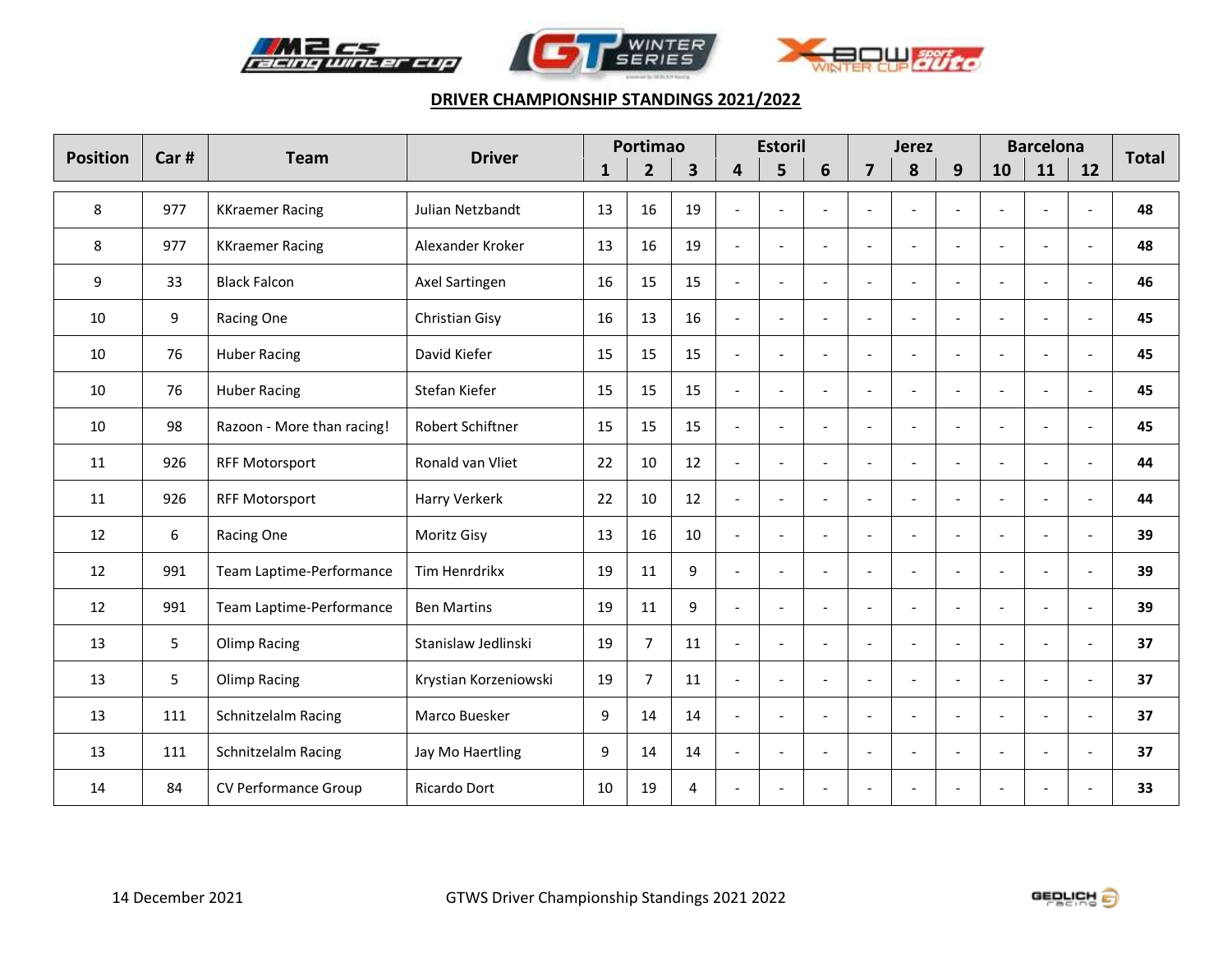





| <b>Position</b> | Car#           | <b>Team</b>                | <b>Driver</b>     | Portimao                 |                |                         | <b>Estoril</b>           |                          |                          | <b>Jerez</b>             |                          |                          |                          | <b>Barcelona</b>         | <b>Total</b>             |    |
|-----------------|----------------|----------------------------|-------------------|--------------------------|----------------|-------------------------|--------------------------|--------------------------|--------------------------|--------------------------|--------------------------|--------------------------|--------------------------|--------------------------|--------------------------|----|
|                 |                |                            |                   | $\mathbf{1}$             | $\overline{2}$ | $\overline{\mathbf{3}}$ | 4                        | 5                        | 6                        | $\overline{7}$           | 8                        | 9                        | 10                       | 11                       | 12                       |    |
| 15              | 101            | Schnitzelalm Racing        | Timo Kieslich     | 14                       | 9              | 9                       | $\overline{a}$           | $\sim$                   | $\blacksquare$           | $\overline{\phantom{a}}$ | $\overline{\phantom{a}}$ | $\sim$                   | $\overline{a}$           |                          | $\blacksquare$           | 32 |
| 15              | 101            | Schnitzelalm Racing        | Klaus Waibel      | 14                       | 9              | 9                       | $\overline{a}$           | $\overline{a}$           | $\overline{\phantom{a}}$ | $\blacksquare$           | $\overline{\phantom{a}}$ | $\overline{\phantom{a}}$ | $\overline{\phantom{a}}$ |                          | $\overline{\phantom{a}}$ | 32 |
| 16              | 992            | Team Laptime-Performance   | Simon Eibl        | 15                       | 15             | $\overline{a}$          | $\overline{\phantom{a}}$ | $\sim$                   | $\sim$                   | $\sim$                   | $\sim$                   | $\overline{a}$           | $\sim$                   | $\sim$                   | $\sim$                   | 30 |
| 17              | 992            | Team Laptime-Performance   | Tim Henrdrikx     | 15                       | 15             | $\blacksquare$          | $\overline{\phantom{a}}$ | $\tilde{\phantom{a}}$    | $\overline{\phantom{a}}$ | $\blacksquare$           | $\overline{\phantom{a}}$ | $\blacksquare$           | $\overline{\phantom{0}}$ |                          | $\overline{\phantom{a}}$ | 30 |
| 18              | 88             | Team [a-workx] Motorsport  | Michael Brode     | $\overline{7}$           | $\overline{7}$ | 14                      | $\overline{\phantom{a}}$ | $\sim$                   | $\blacksquare$           | $\blacksquare$           | $\overline{a}$           | $\blacksquare$           | $\overline{a}$           |                          | $\blacksquare$           | 28 |
| 19              | 178            | <b>Black Falcon</b>        | Mika Sartingen    | 9                        | 5              | 13                      | $\blacksquare$           | $\sim$                   | $\overline{a}$           | $\overline{\phantom{a}}$ | $\overline{\phantom{a}}$ | $\overline{a}$           | $\overline{a}$           | $\sim$                   | $\blacksquare$           | 27 |
| 20              | 36             | Good Speed Racing Team     | Piotr Wira        | 5                        | 11             | $\overline{7}$          | $\overline{a}$           | $\sim$                   | $\blacksquare$           | $\blacksquare$           | $\overline{a}$           | $\blacksquare$           | $\overline{\phantom{a}}$ |                          | $\blacksquare$           | 23 |
| 20              | 344            | <b>Bluemle Motorsport</b>  | Werner Panhauser  | 10                       | 13             | $\blacksquare$          | $\overline{a}$           | $\tilde{\phantom{a}}$    | $\blacksquare$           | $\blacksquare$           | $\overline{\phantom{a}}$ | $\blacksquare$           | $\overline{\phantom{a}}$ |                          | $\overline{\phantom{a}}$ | 23 |
| 21              | 979            | <b>KKraemer Racing</b>     | Lars Holtkamp     | 6                        | 6              | 9                       | $\blacksquare$           | $\sim$                   | $\blacksquare$           | $\blacksquare$           | $\overline{\phantom{a}}$ | $\blacksquare$           | $\frac{1}{2}$            | $\overline{\phantom{a}}$ | $\blacksquare$           | 21 |
| 21              | 979            | <b>KKraemer Racing</b>     | Moritz Kranz      | 6                        | 6              | 9                       | $\overline{a}$           | $\overline{a}$           | $\overline{\phantom{a}}$ | $\overline{a}$           | $\overline{\phantom{a}}$ | $\overline{\phantom{a}}$ | ٠                        | $\sim$                   | $\sim$                   | 21 |
| 22              | 99             | Razoon - More than racing! | Mathias Pelzmann  | $\overline{2}$           | $\overline{7}$ | $\overline{7}$          | $\overline{a}$           | $\sim$                   | $\overline{\phantom{a}}$ | $\blacksquare$           | $\overline{\phantom{a}}$ | $\overline{\phantom{a}}$ | $\overline{a}$           |                          |                          | 16 |
| 22              | 99             | Razoon - More than racing! | Daniel Drexel     | $\overline{2}$           | $\overline{7}$ | $\overline{7}$          | $\overline{a}$           | $\sim$                   | $\overline{a}$           | $\sim$                   | $\overline{\phantom{a}}$ | $\overline{a}$           | $\overline{a}$           | $\sim$                   | $\overline{a}$           | 16 |
| 23              | 33             | <b>Black Falcon</b>        | Daniel Schwerfeld | $\overline{\phantom{a}}$ |                | 15                      | $\overline{\phantom{a}}$ | $\sim$                   | $\blacksquare$           | $\blacksquare$           | $\overline{a}$           | $\overline{a}$           | $\overline{a}$           | $\sim$                   | $\blacksquare$           | 15 |
| 24              | $\overline{2}$ | Drago Racing Team ZVO      | Martin Toth       | 4                        | 4              | 5                       | $\overline{a}$           | $\tilde{\phantom{a}}$    | $\blacksquare$           | $\blacksquare$           | $\overline{\phantom{a}}$ | $\blacksquare$           | $\overline{\phantom{a}}$ |                          | $\blacksquare$           | 13 |
| 24              | $\overline{2}$ | Drago Racing Team ZVO      | Josef Liska       | 4                        | 4              | 5                       | $\overline{\phantom{a}}$ | $\sim$                   | $\blacksquare$           | $\blacksquare$           | $\overline{\phantom{a}}$ | $\blacksquare$           | $\overline{a}$           | $\overline{\phantom{a}}$ | $\blacksquare$           | 13 |
| 24              | 178            | <b>Black Falcon</b>        | Daniel Schwerfeld | $\overline{\phantom{a}}$ |                | 13                      | $\blacksquare$           | $\tilde{\phantom{a}}$    | $\blacksquare$           | $\blacksquare$           | $\overline{\phantom{a}}$ | $\blacksquare$           | $\overline{\phantom{a}}$ | $\sim$                   | $\blacksquare$           | 13 |
| 24              | 978            | <b>KKraemer Racing</b>     | Karl-Heinz Meyer  | 4                        | 4              | 5                       | $\overline{\phantom{a}}$ | $\overline{\phantom{a}}$ |                          | $\sim$                   |                          |                          |                          |                          |                          | 13 |